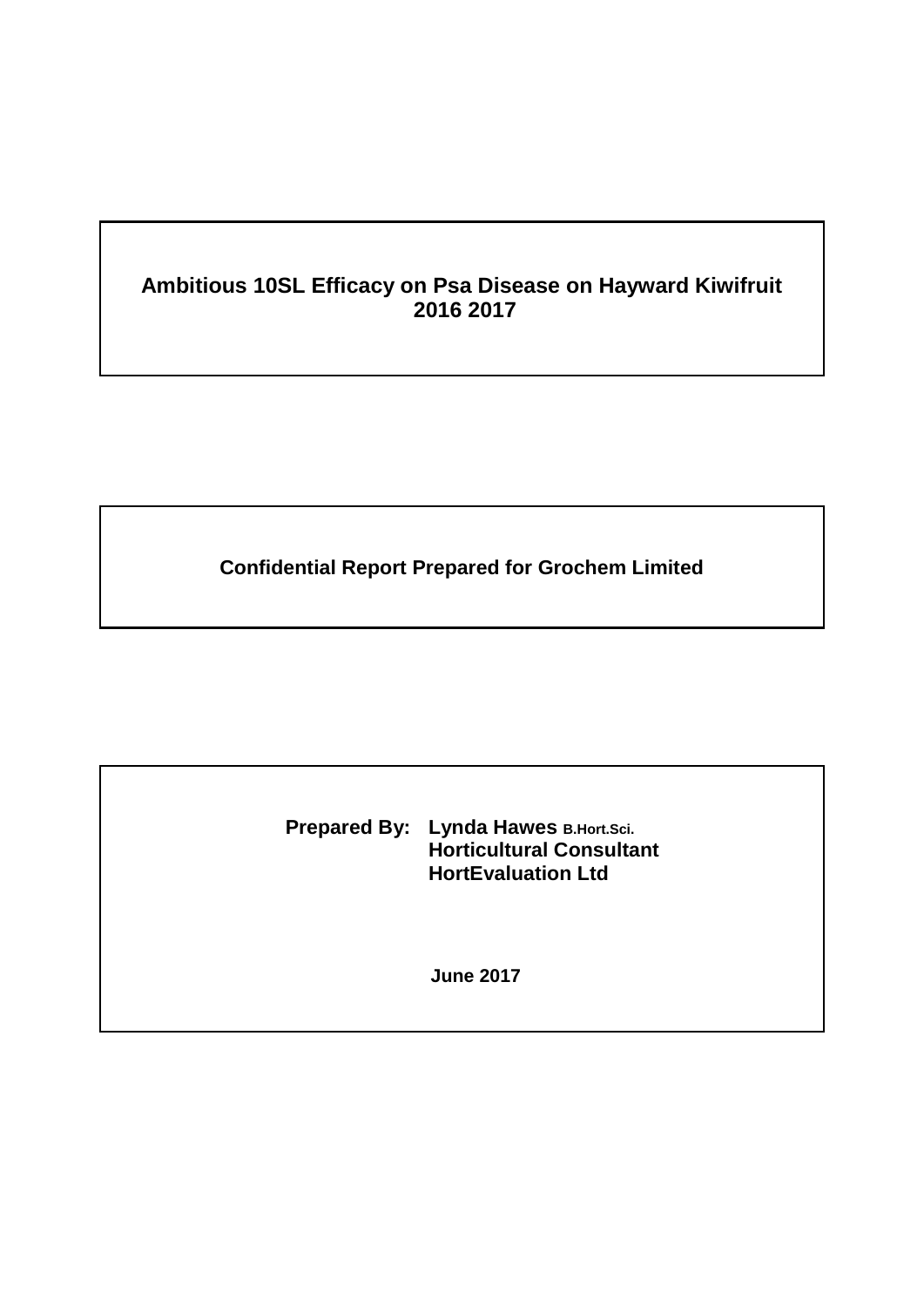## **1.0 Executive Summary**

Grochem engaged HortEvaluation Ltd to undertake field trials to evaluate efficacy of Ambitious 10SL™ (Ambitious) on Hayward kiwifruit; in the Te Puke area of Bay of Plenty in 2016/17, and in Edgecumbe in 2014/15 and 2015/16.

Prior to the commencement of the trial in 2016/17, very few canker or ooze symptoms were present at the new trial site, to provide a visible source of Psa inoculum, but despite this, leaf spot symptoms were very evident by assessment in November 2016.

In both 2014/15 and 2015/16, there were six treatments, with treatments two to four each being a single application of Ambitious, early after bud break (treatment two), near the middle of the period between bud break and flowering (treatment three), and towards the end of the period (treatment four). Treatment five comprised two applications of Ambitious, one applied early and one applied mid, at the same timings as treatments two and three. Treatment six comprised two applications of Ambitious, one applied mid and one applied late, at the same timings as treatments three and four. Treatment one was the untreated control with no Ambitious application.

In 2016/17, later treatments were excluded, as application at the later timing in 2014/15 and 2015/16 was not found to contribute to Psa leafspot disease control (infection typically occurred much to somewhat earlier than flowering). Treatment one was the untreated control (no Ambitious application). Treatment two was a single application of Ambitious, early/mid after bud break. Treatment three was near the midpoint between bud break and flowering and treatment four comprised two applications of Ambitious, one applied early/mid and one applied mid, at the same timings as treatments two and three.

In all three years of trial work, Ambitious was applied at 50ml/100L, sprayed to achieve good coverage. Treatments were replicated eight times and randomised. Plots were single vines.

Different from 2014/15 and 2015/16, where the grower applied their preferred Psa disease control spray programme, excluding Ambitious and any elicitor-type products between budbreak and flowering; in 2016/17, no other Psa disease control products were applied in the trial area. Only the Ambitious treatments above were applied for Psa disease control in the trial area between budbreak and flowering.

On each vine, four typical canes were marked for assessment. On each cane, the total number of leaves per cane and the number of leaves per cane with Psa leaf spot were counted. An assessment of the level of Psa leaf spot severity per cane was made using a 0-5 scale. The percentage of leaves per cane with Psa leaf spot was calculated. On each cane, the total number of flower buds per cane were counted then number of fruit set per cane was counted post flower and pre-thinning.

Key findings in 2014/15 were

- Treatments three, five and six had a significantly lower spot area score (1.2-1.7 per cane) than the control (3.3 per cane)
- Treatments three, five and six also had significantly less percentage spotted leaves (24.6-39.4%) than the control (60.5%)
- Ambitious applied mid-season resulted in significant reduction in Psa leaf spot, as assessed by both severity score and proportion of leaves
- There was no treatment effect on the percentage of reject fruit
- When analysing the causes of reject, treatment three (one application mid) had a significantly higher proportion of reject fruit caused by shape as flat/fan reject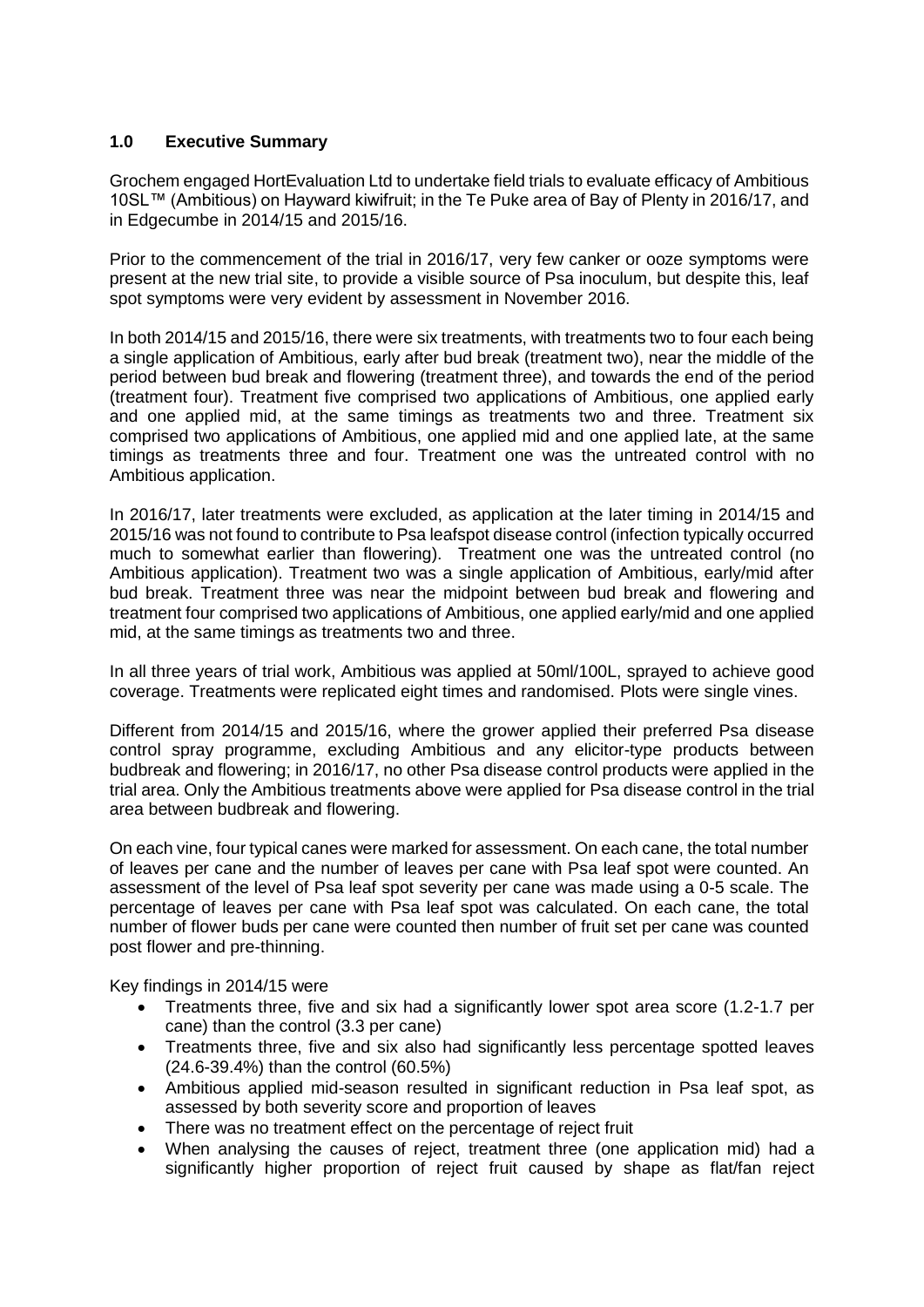percentage (40.1%) than for other causes of reject, compared with causes of reject for the control (24.2%)

- There were no significant differences between treatments for the final fruit number preharvest as a percentage of flower buds originally counted
- Treatment five (application early and mid between bud break and flowering) had significantly higher average fruit weight (119.8g/fruit) than the control and all other treatments (108.6-112g/fruit)

Key Findings in 2015/16 were

- The leaf spot results showed the same trend for treatment effects as for 2014/15, but because the absolute levels of leaf spot score and percentage spotted leaves were much lower, there were no significant differences between treatments
- Vine vigour was not significantly different between treatments, as measured by number of new canes developed in the leader zone, per metre of leader length
- Components of Yield analysis showed no return bloom gain or loss in productivity, from Ambitious applied in the previous season
- Repeat applications of Ambitious in 2015/16 did not adversely affect harvest 2016 fruit maturity characteristics

Key Findings in 2016/17 were

- The level of symptoms observed across all treatments was intermediate between 2014/15 (high levels of leaf spot frequency and severity) and 2015/16 (low levels of leaf spot frequency and severity)
- Both the mid (15.8%) and early plus mid treatments (12.8%) resulted in significantly lower Psa leaf spot percentage, than the untreated control (34.4%)
- Both the mid (0.74) and early plus mid treatments (0.53) resulted in significantly lower Psa leaf spot score, than the untreated control (1.44)
- There was no significant difference in the percentage reject fruit between any of the treatments (4.8-6.5%) compared with the untreated control (4.8%)
- Within the reject fruit, a significantly higher percentage (26.3%) of reject early application fruit (treatments two and four) were rejected for being flat by comparison with no mid application (treatment one; 14.8%) or mid application (treatments three and four; 18.7%).

Psa leaf spot is thought to be an important source of inoculum during the growing season, so Ambitious, which enables a reduction in the expression of leaf spot symptoms, can play a role in the reduction of in-orchard inoculum in spring.

The current spring Psa spray control options all have drawbacks and risks as well as advantages.

Risks of environmental copper accumulation, Psa copper or bactericide resistance, Zespri brand intolerance to the use of animal or plant purposed bactericides applied before flowering and plant growth regulators applied to fruit; and elicitor application timing to avoid unwanted checks to plant growth, are all long-term factors to weigh in considering the place of Ambitious in a crop protection programme.

Ambitious can play an important role in spring protection of leaves, allowing for a break from copper spray application or optimizing the limited bactericide options application timing to highest risk periods.

These results reinforce the findings of the 2014/15 and 2015/16 trials that a single application between bud break and flowering provides a further opportunity for growers to enhance control of the leaf symptoms of Psa disease, without the risk of adverse effects.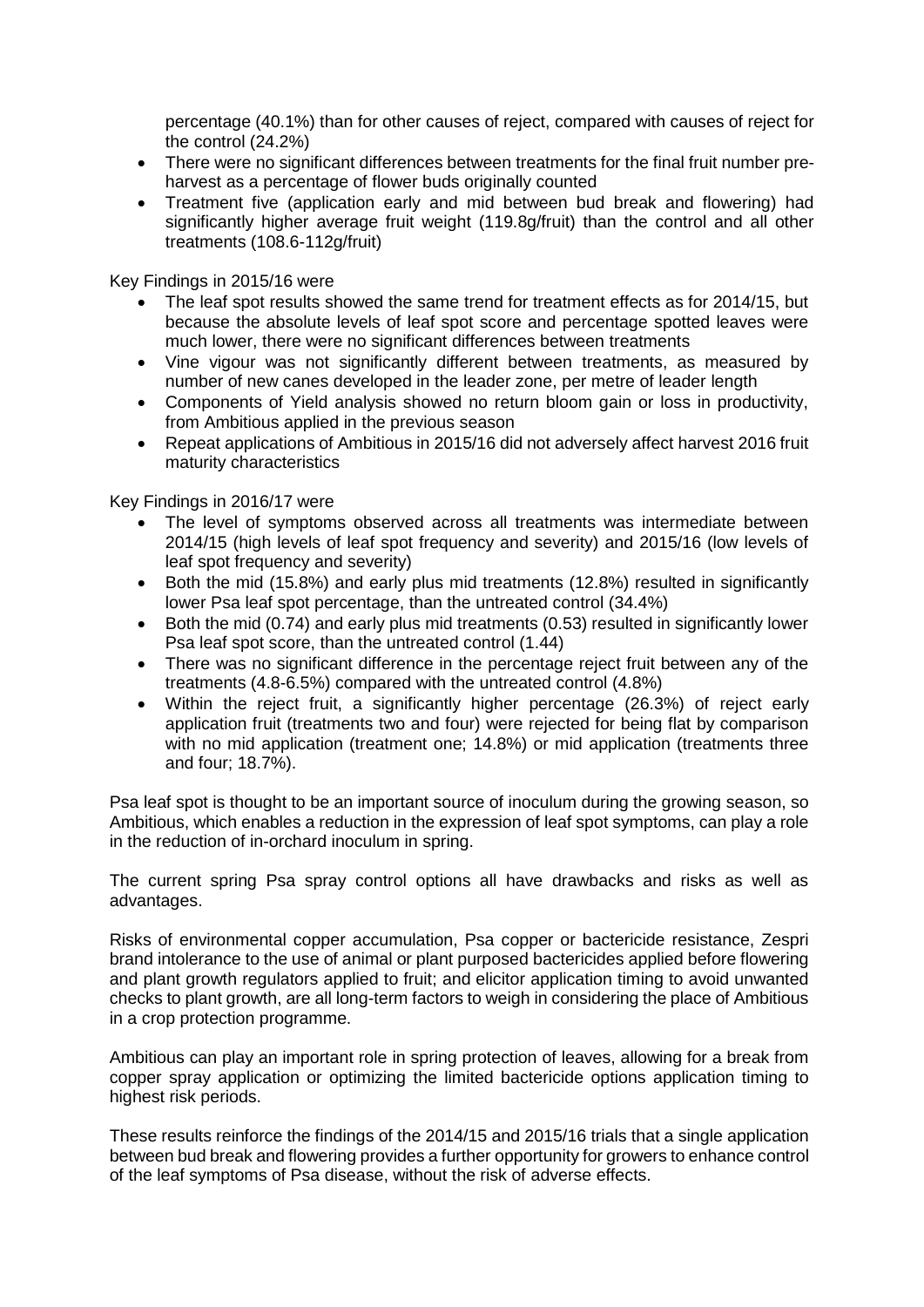## **2.0 Introduction**

Growers have been able to use Ambitious 10SL, (Ambitious; 10g/L forchlorfenuron or CPPU active ingredient) on cropping kiwifruit vines for Psa disease control as permitted by the Zespri Crop Protection Standard since 2014/15.

Ambitious has an ACVM full label claim for this use.

The Zespri 2016/17 Crop Protection Standard (CPS) permitted Ambitious use as follows

- Use rate of 50ml/100L
- Not to be used on Gold varieties

A single application only is permitted to be used during the bud phase; that is between bud break and flowering.

Ambitious has shown efficacy in potted plant studies, has shown good suppression of Psa-leaf spot and no efficacy on bud rot in field trials to date, in studies undertaken by HortEvaluation Ltd.

Ambitious is reliant on good coverage of tissue to achieve effects on target canopies. The active ingredient, forchlorfenuron mode of action is not well understood, but it is clear that application in the period between bud break and flowering results in physical changes to the vegetative canopy.

Such changes have been readily observed and documented. Many growers have reported improved Psa control as a result of inclusion of forchlorfenuron in their spring spray programmes and the control of Psa leaf spot symptoms has been demonstrated by robust trial work.

Some growers have expressed concern about the effect of forchlorfenuron products used in the bud phase, on subsequent fruit shape.

## **3.0 Objectives**

The objectives of the trial were to:

- further evaluate field efficacy of Ambitious on Psa disease suppression on Hayward kiwifruit
- to investigate causes of reject, with a focus on fruit shape, prior to hand thinning.

### **4.0 Materials and Methods**

The trial was located at a site in the Te Puke area of the Bay of Plenty region of New Zealand.

### **(Appendix 1: Site Location)**

The trial block selected had moderate Psa infection levels in 2015/16. In addition, the orchard owners apply a minimal programme of crop protection products for Psa disease control.

Copper products, bactericides and other products listed on the Zespri CPS were not applied during the growing season, with the exception of Ambitious.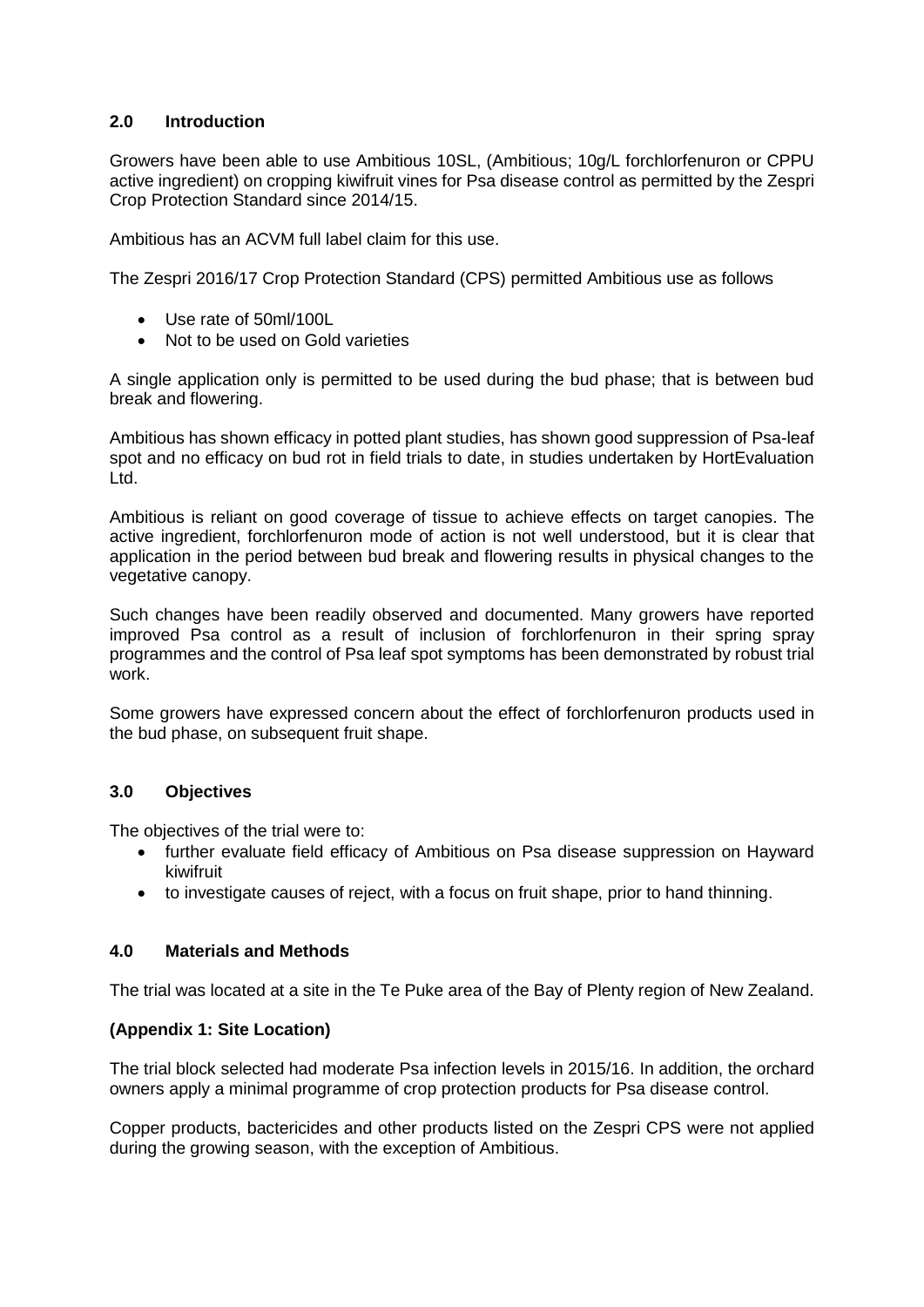The trial site was established in Block 2 with a large buffer zone. **Table 1: Property Details**

| Location              |                                                                |
|-----------------------|----------------------------------------------------------------|
|                       | <b>KPIN 9138</b>                                               |
|                       | , Te Puke                                                      |
|                       | Part Block 2                                                   |
| Manager               |                                                                |
| <b>Trial Manager</b>  | Lynda Hawes                                                    |
|                       | Email lynda.hawes@kcl.kiwi                                     |
| Post-Harvest Provider | EastPack Ltd                                                   |
| <b>Plants</b>         | Mature Hayward orchard, full canopy strip male, pergola canopy |
| Spacing               | Bays 4.5m, Rows 3.0m,                                          |
|                       | Single Planted                                                 |
| <b>Plot Size</b>      | $2 \text{ bays} = 27 \text{m}2$                                |
| Replication           | 8                                                              |
| <b>Water Rate</b>     | Dilute, spray to wet, expanding canopy cover                   |
| Application           | Treatments as below                                            |
| Sprayer               | Solo Pressure Knapsack Sprayer, Model 433, Nozzle setting 3    |

Layout was randomised block with eight replications for each treatment. Each plot was marked with tags showing a top and bottom number. The top number was the plot number and the bottom number was the treatment number.

### **(Appendix 2: Trial Layout)**

The grower programme was applied in addition to the treatments. No other Psa products, including other CPPU products or Actigard, were applied by the grower during the trial application period, in the trial area.

### **(Appendix 3: Grower Spray Programme)**

There were four trial treatments.

Treatment one was the untreated control (no Ambitious application). Treatment two was a single application of Ambitious, early/mid after bud break (referred to as early from hereon). Treatment three was near the midpoint between bud break and flowering (referred to as mid from hereon), and treatment four comprised two applications of Ambitious, one applied early/mid and one applied mid, at the same timings as treatments two and three.

Application was made at 50ml Ambitious/100L, sprayed to achieve good coverage and at increased spray volume for application of treatment three and second application of treatment four, as canopy cover had further developed.

All applications were made with a Solo 433 motorized knapsack sprayer, resulting in spray coverage similar to that achieved by an orchard airblast sprayer.

| $19000$ = $170000000$ |            |    |    |                                 |    |            |
|-----------------------|------------|----|----|---------------------------------|----|------------|
| <b>ISO week</b>       | 39         | 40 | 41 | 42                              | 43 | 44         |
| <b>Date</b>           | 30/09/2016 |    |    | 13/10/2016                      |    | 26/10/2016 |
| <b>Growth Stage</b>   | budbreak   |    |    |                                 |    |            |
| <b>Treatments</b>     |            |    |    | T <sub>2</sub> , T <sub>4</sub> |    | T3, T4     |

#### **Table 2: Application Dates**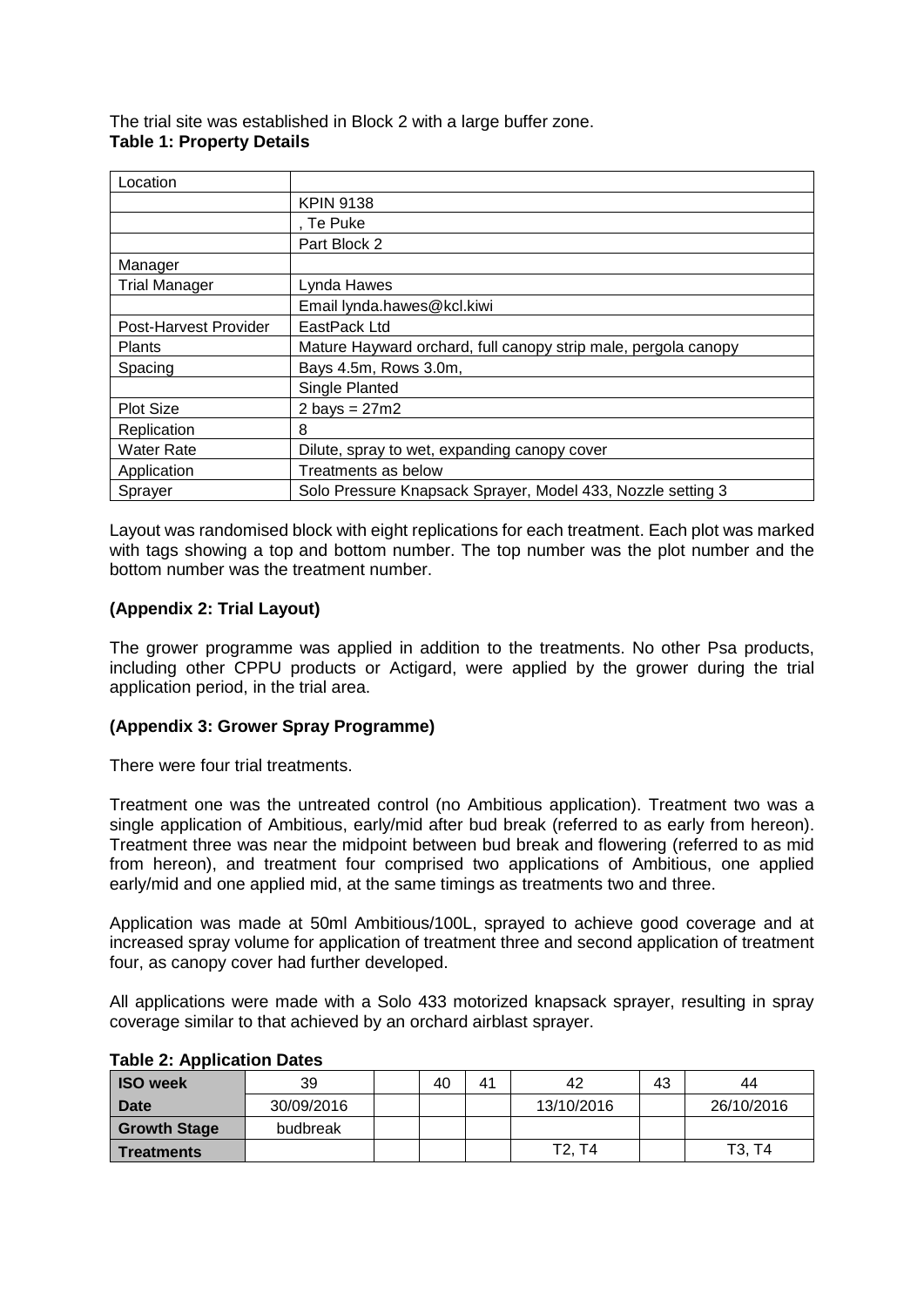

**Figure 1: Growth Stage at Application timing one (treatments two and four)**

Application details were recorded and weather data at application sourced from the nearest weather station.

#### **Table 3: Application Details**

| <b>Date</b>                | 13/10/2016        | 26/10/2016          |
|----------------------------|-------------------|---------------------|
| <b>Time</b>                | $3.55 - 4.35$ pm  | 10.30am - 12.00pm   |
| Temperature <sup>0</sup> C | $18.8 - 19.6$     | $17.9 - 20.0$       |
| <b>Wind Direction</b>      | SSW               | NW to WNW           |
| Average Wind speed km/hour | 5.4               | 6.6                 |
| Rain mm                    | 0                 |                     |
| Coverage                   |                   | Spray to wet        |
|                            |                   | Showery; resprayed  |
| <b>Drying Conditions</b>   | Good; fine & warm | plots 2,3,4,6,11,13 |

**Weather data source: Harvest.com/Longview Trust/Last Chance block 6**

Grower application of Ambitious on 15 October 2016 was not applied to or oversprayed within the trial area.

### **(Appendix 4: Psa Risk Model and Spray Applications 2016)**

#### **6.0 Assessments**

#### **6.1 Psa**

Four typical canes were tagged on each vine (plot).

On each cane, Psa leaf spot was assessed once, pre-flower.

- Number of leaves per cane were counted
- Number of leaves with Psa leaf spot per cane were counted, to enable calculation of the percentage of leaves with spot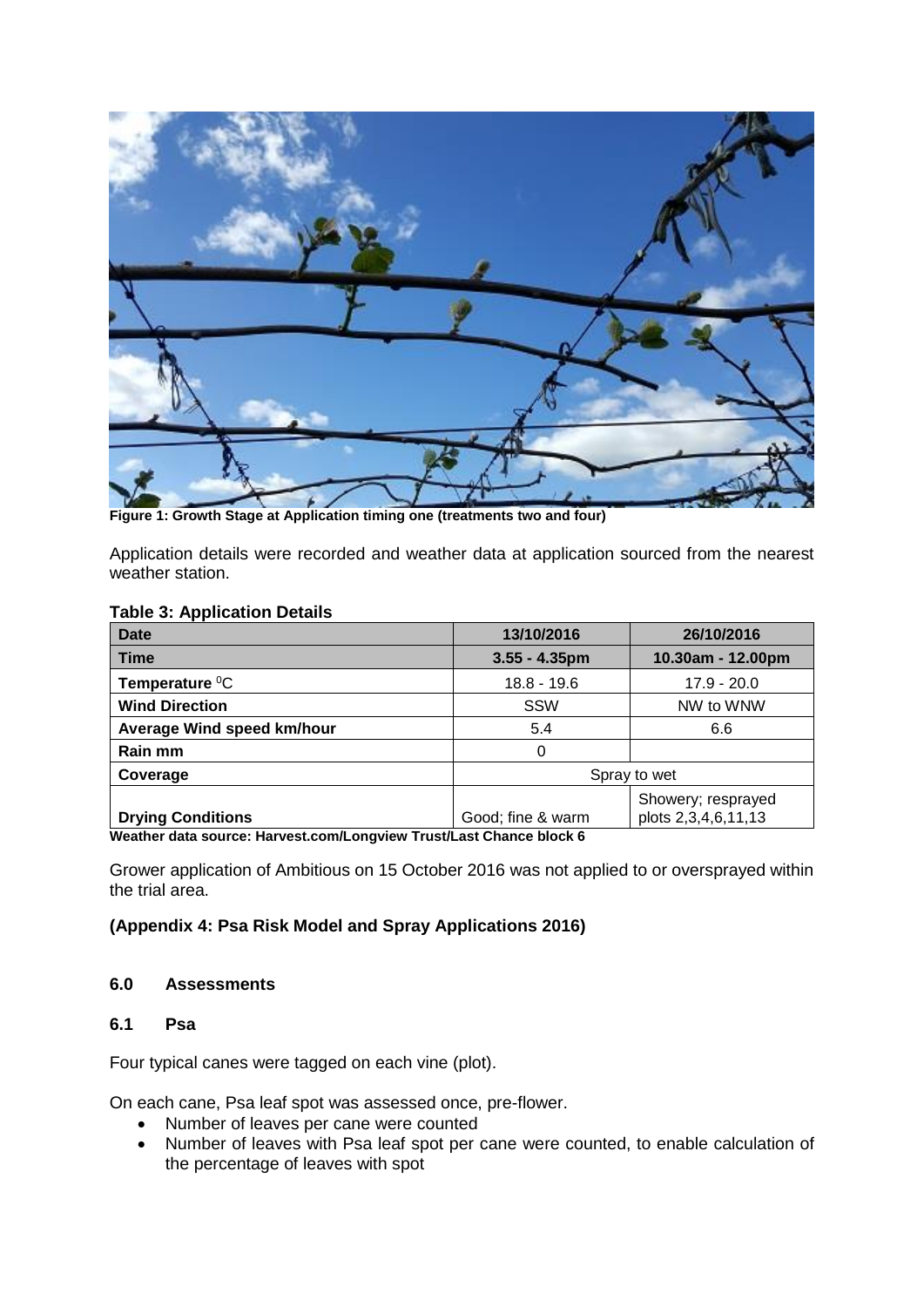• Leaf spot severity on each cane was assessed by categorising between 0=no spot and 5= covered in spot/leaf failing.

## **(Appendix 5: Leaf Spot Scoring System)**

On each cane, number of flower buds per cane were counted. Fruit set was determined at early fruit set by counting the number of fruit set. Fruit set as a percentage of flowers was calculated.

Pre-harvest final fruit number was assessed, shortly before harvest after final crop grooming had been completed.

Number of fruit per cane were counted and number of class 1 fruit at harvest as a percentage of flowers was calculated.

### **6.2 Causes of Reject**

After fruit set, all reject fruit was separately harvested from each tagged cane. Cause of reject for each fruit was then categorised as being reject for shape or reject for other reasons.

Shape reject fruit categories were flat, fan, dropped shoulder, square, misshapen and ridging.

Other reject fruit categories were Hayward mark, leafroller damage, Sclerotinia scarring, wind rub, joined fruit and undersize.

#### **7.0 Data Analysis and Results**

Analyses were run on the four treatments and on the two main effects; that is early season treatment and mid-season treatment and their interaction.

All analyses were run averaged over the four canes assessed per plot (vine).

For fruit reject data, only those causes of reject where at least one-third of the vines had fruit rejected for that cause were analysed.

Data were also analysed by treatment time, to determine if there were any interactions between treatment timings.

Analysis of variance was carried out on raw data. No data transformation was required for the analyses.

#### **7.1 Psa Assessment**

In 2016/2017, treatment effects were again clear on Psa leaf spot.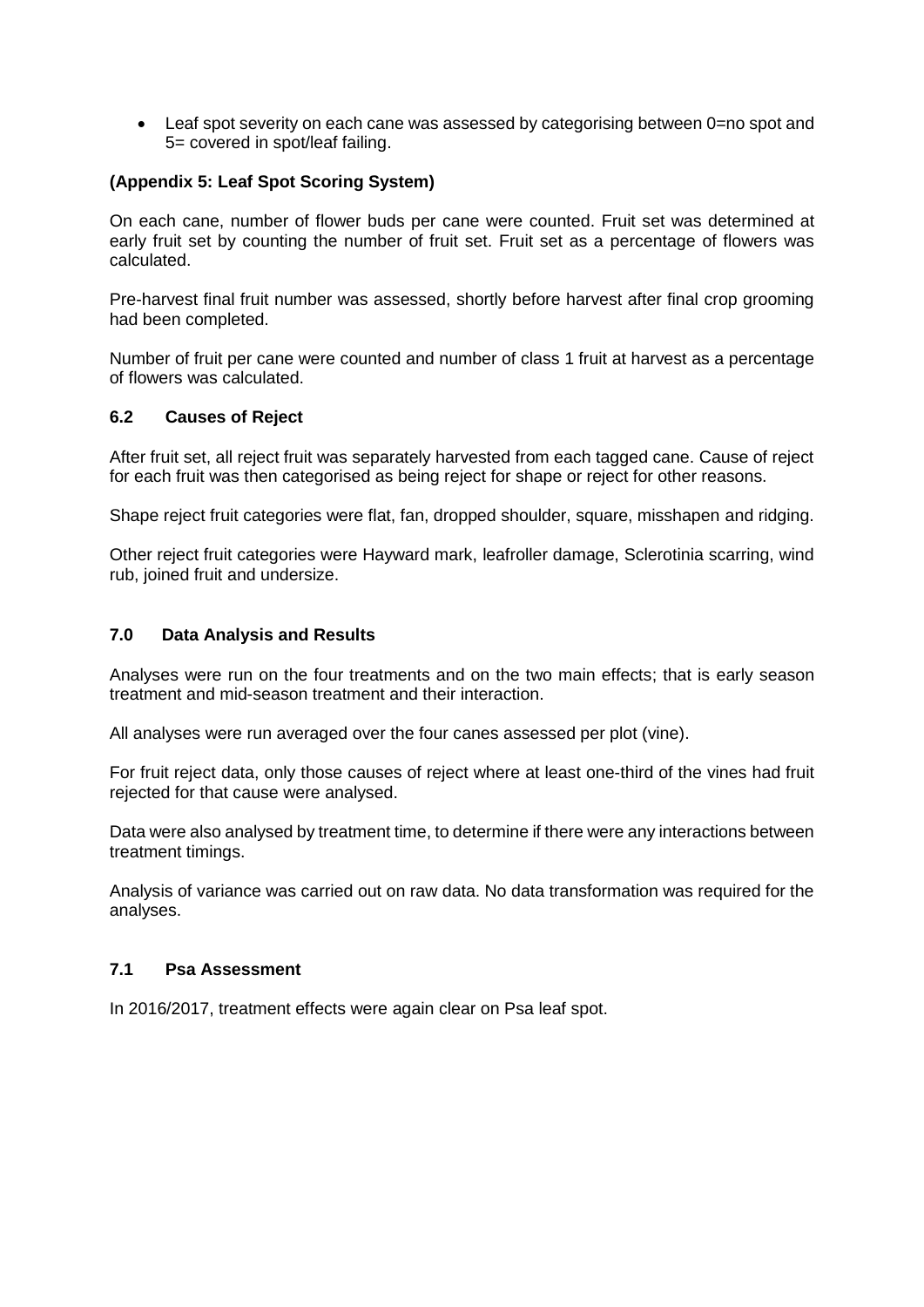#### **Table 4: Psa Leaf Spot**

|                         | <b>Psa Leafspot Severity</b> | <b>Percentage of Leaves with</b><br><b>Psa Leaf Spot</b> |
|-------------------------|------------------------------|----------------------------------------------------------|
| residual df             | 21                           | 21                                                       |
| Control (Trt 1)         | 1.44a                        | 34.4 a                                                   |
| Early (Trt 2)           | $1.06$ ab                    | 24.5 ab                                                  |
| Mid $(Trt 3)$           | 0.74 <sub>b</sub>            | 15.8 <sub>b</sub>                                        |
| Early + Mid (Trt 4)     | 0.53 <sub>b</sub>            | 12.8 <sub>b</sub>                                        |
| Trt s.e.d               | 0.255                        | 7.1                                                      |
| <b>LSD 5%</b>           | 0.53                         | 14.77                                                    |
| Trt P-value             | 0.01                         | 0.026                                                    |
| <b>Trt Significance</b> | $\star$                      | $\star$                                                  |

For percentage of leaves with Psa leaf spot, early Ambitious application resulted in a reduction in the percentage of leaves with leaf spot (24.5%) compared with the untreated control (34.4%), although not to the same degree as mid (15.8%) or early plus mid (12.8%) Ambitious application, so was not found to be significantly different from the untreated control and from the other treatments.



**Figure 2: Percentage of Leaves with Psa Leaf Spot 24 November 2016**

Both the mid (15.8%) and early plus mid (12.8%) treatments resulted in significantly lower Psa leaf spot percentage, than the untreated control (34.4%).

For Psa leaf spot score, early Ambitious application resulted in a reduction in the Psa leaf spot score (1.06) compared with the untreated control (1.44), although not to the same degree as mid (0.74) or early plus mid (0.53) Ambitious application, so was not found to be significantly different.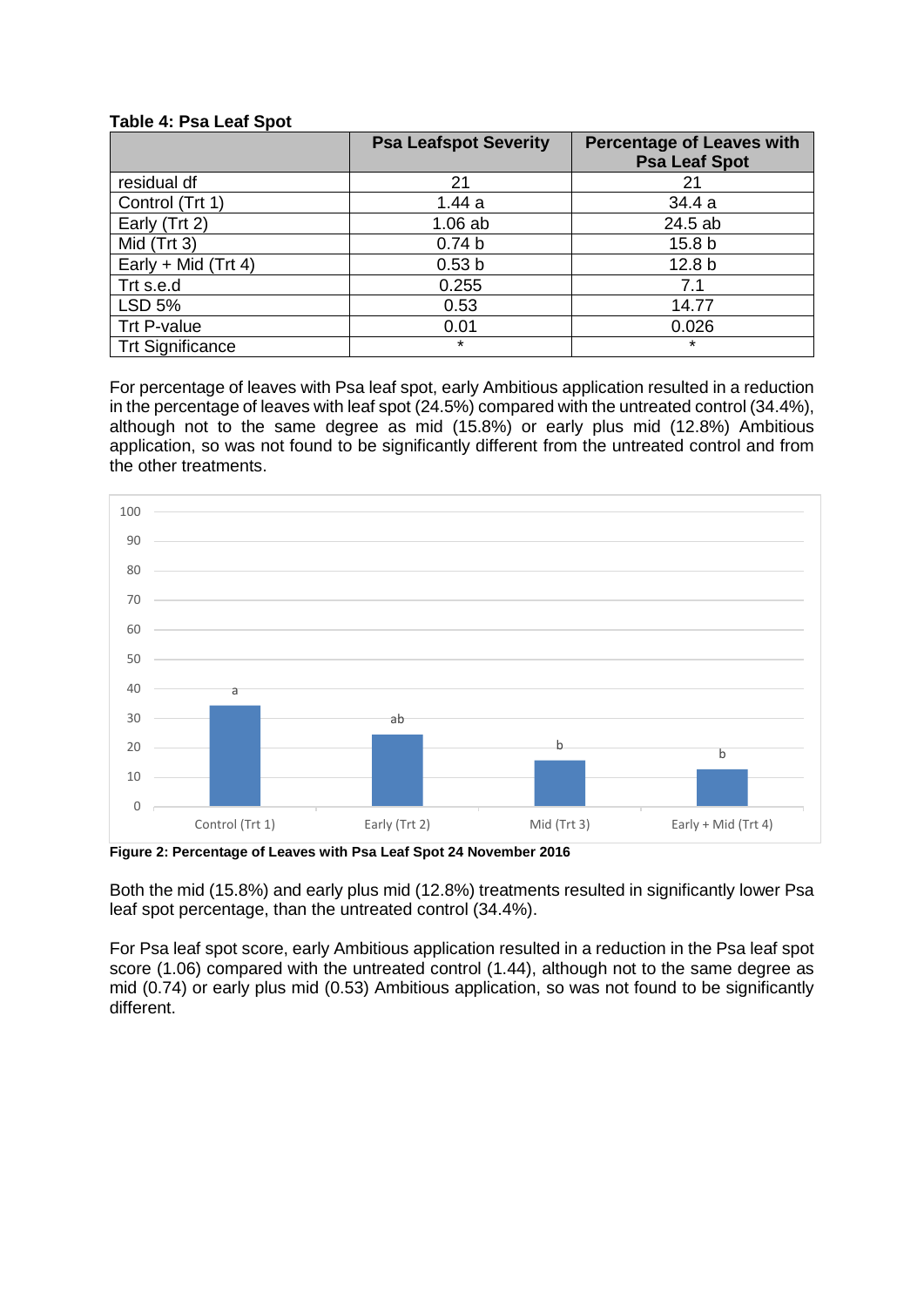

**Figure 3: Psa Leaf Spot Severity Score**

Both the mid (0.74) and early plus mid treatments (0.53) resulted in significantly lower Psa leaf spot score, than the untreated control (1.44).

There was no significant interaction between the times of application. (data not presented)

The 2014/15 and 2015/16 trials were carried out on the same site as each other, with other non-elicitor type Psa products applied during the spring period, in addition to Ambitious treatments in both years.

The 2016/17 trial was carried out on a different site to the previous years, with no other Psa products applied during the spring period, in addition to Ambitious treatments.

Assessment methods and replication were the same across all three years.

In 2016/17 the trends followed the same pattern as for both 2014/15 and 2015/16.

The percentage of leaves with Psa leaf spot and Psa leaf spot score were intermediate between 2014/15 (high levels of Psa leaf spot frequency and severity) and 2015/16 (low levels of Psa frequency and severity).

In 2015/16, although the trends followed the same pattern as for 2014/15, the absolute levels of leaf spot score and percentage spotted leaves were much lower. There were no significant differences between treatments.

In 2014/15, treatments three, five and six had a significantly lower spot area score (1.2-1.7 per cane) than the control (3.3 per cane); and treatments three, five and six also had significantly less percentage spotted leaves (24.6-39.4%) than the control (60.5%).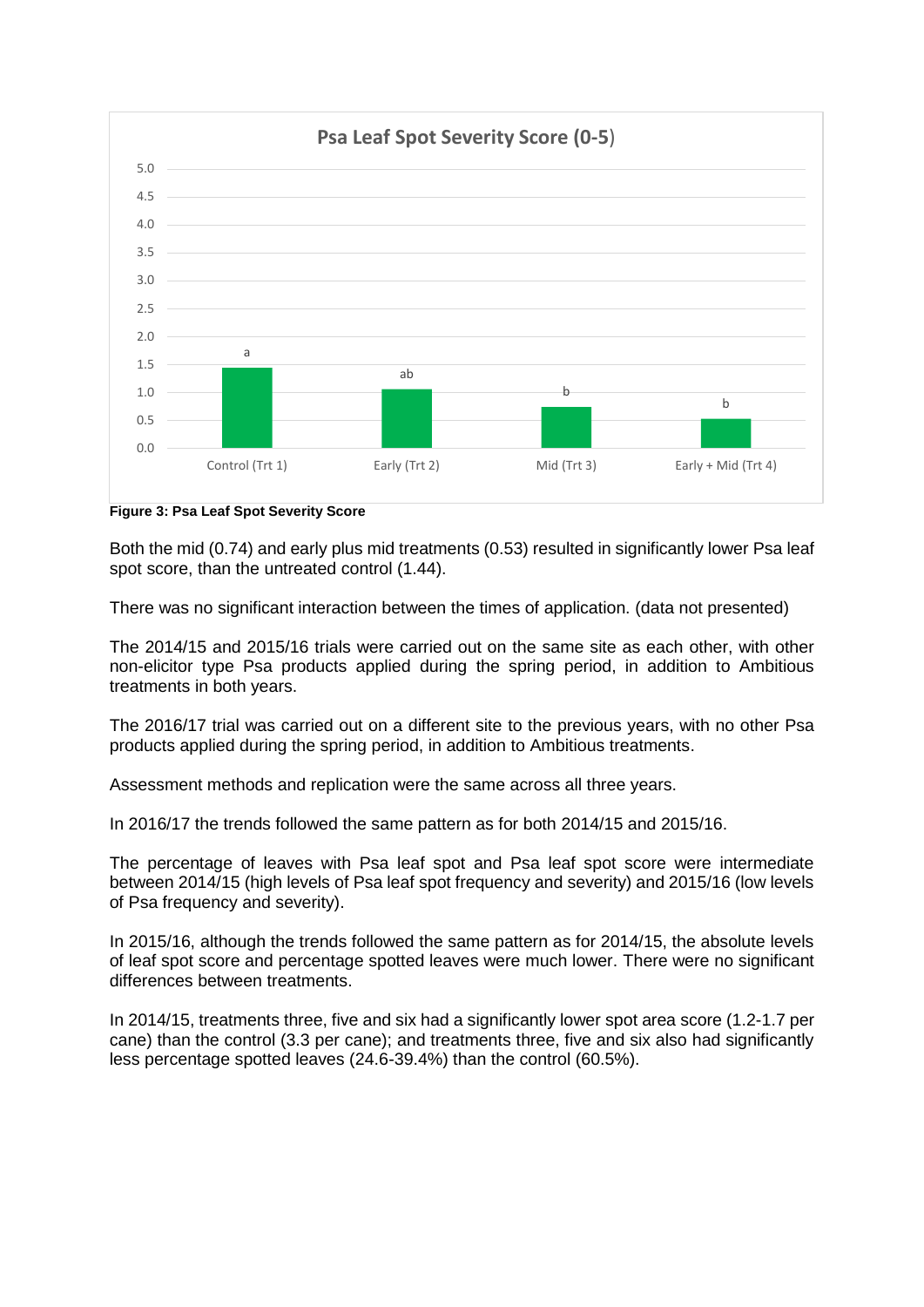

**Figure 4: Psa Percentage Spotted Leaves 2014/15, 2015/16 and 2016/17**



**Figure 5: Psa Leaf Spot Score (0-5) 2014/15, 2015/16 and 2016/17**

## **7.2 Reject Assessment**

In 2016/17, the percentage reject associated with each treatment was as per the findings of 2014/15; that is, that there was no significant difference in the percentage reject fruit between any of the treatments (4.8-6.5%) compared with the untreated control (4.8%).

In 2016/17, there was no significant difference in the reject rate as assessed post fruit set and prior to hand thinning, between any treatment and the untreated control.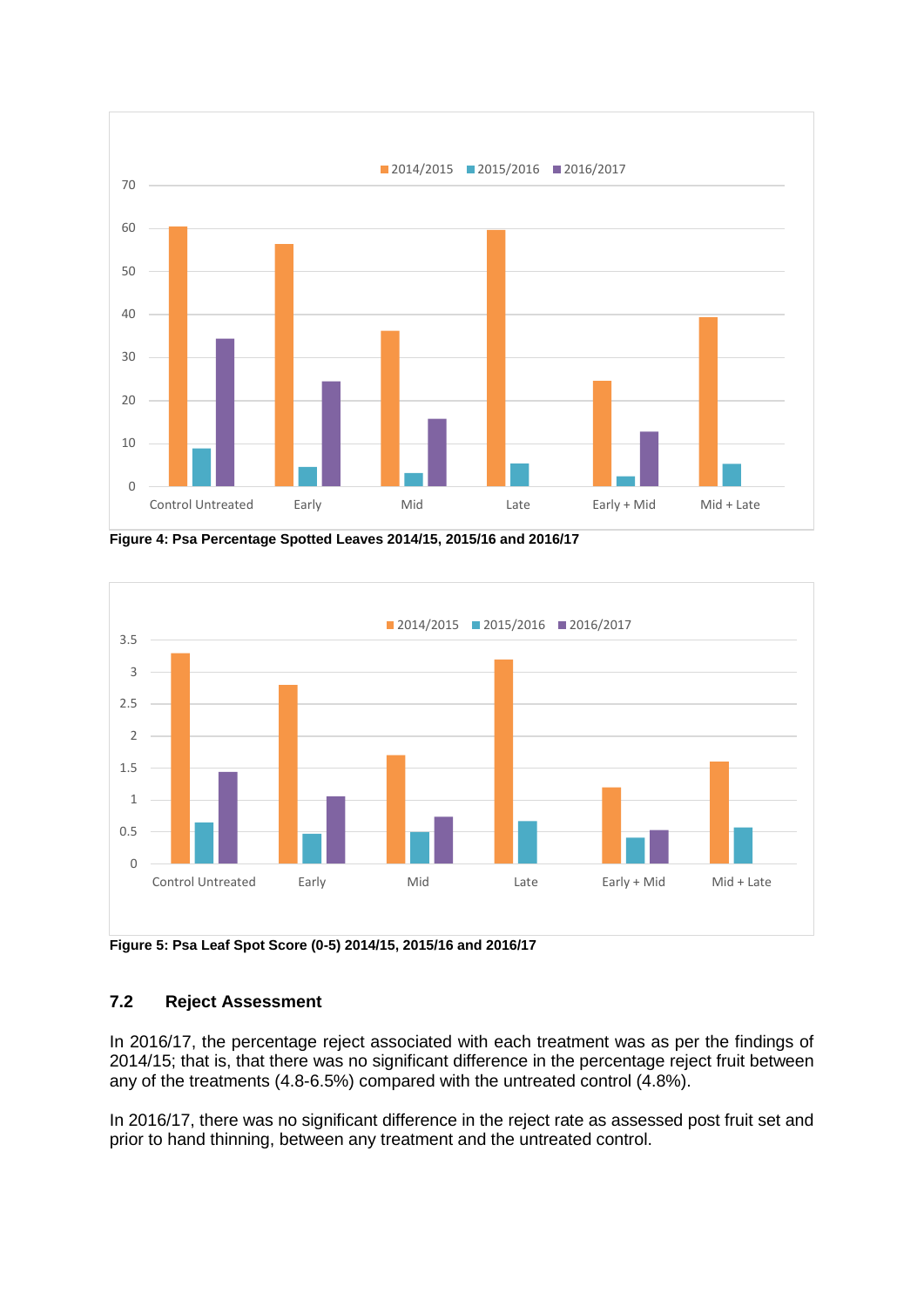|  | Table 4: Percentage Reject of Total Fruit |
|--|-------------------------------------------|
|  |                                           |

|                         | <b>Percentage Reject Fruit Pre-Thin</b> |
|-------------------------|-----------------------------------------|
| residual df             | 21                                      |
| Control (Trt 1)         | 4.8a                                    |
| Early (Trt 2)           | 4.8a                                    |
| Mid (Trt 3)             | 6.5a                                    |
| Early + Mid (Trt 4)     | 5.5a                                    |
| Trt s.e.d               | 1.97                                    |
| LSD 5%                  | 4.09                                    |
| Trt P-value             | 0.801                                   |
| <b>Trt Significance</b> | <b>NS</b>                               |



**Figure 6: Percentage Reject of Total Fruit Post Fruit Set and Pre-Hand Thinning**

For causes of reject fruit in each case, for all reject fruit which was thinned from the four assessed canes per vine, only causes of reject which were found on at least one third of the vines were analysed separately.

Some causes of reject were insufficiently present across all vines to be analysed separately, including dropped shoulder, misshapen, ridging, leafroller damage, Sclerotinia scarring, wind rub, joined fruit and undersize.

|                       |             | <b>Shape</b> | Other         |                                                        |                                                  |                                    |
|-----------------------|-------------|--------------|---------------|--------------------------------------------------------|--------------------------------------------------|------------------------------------|
|                       | <b>Flat</b> | Fan          | <b>Square</b> | <b>Total</b><br><b>Reject %</b><br>for<br><b>Shape</b> | <b>Reject %</b><br><b>Hayward</b><br><b>Mark</b> | <b>Total Reject</b><br>% for Other |
| residual df           | 18          | 18           | 18            | 18                                                     | 18                                               | 18                                 |
| Control (Trt 1)       | 0.0a        | 10.2a        | 26.0a         | 63.2 a                                                 | 13.1a                                            | 36.8a                              |
| Early (Trt 2)         | 31.0a       | 19.4 a       | 20.1 a        | 79.7 a                                                 | 9.3a                                             | 20.3a                              |
| Mid $(Trt 3)$         | 15.8 a      | 5.6a         | 26.1a         | 47.5a                                                  | 15.0a                                            | 52.5a                              |
| Early + Mid $(Trt 4)$ | 21.7a       | 22.9a        | 22.2a         | 69.7 a                                                 | 13.1a                                            | 30.3a                              |
| Trt s.e.d             | 12.10       | 12.91        | 16.27         | 17.50                                                  | 10.65                                            | 17.50                              |
| <b>LSD 5%</b>         | 25.16       | 27.12        | 34.18         | 36.77                                                  | 22.37                                            | 36.77                              |

**Table 5: Causes of Reject (Percentage of Total Reject Fruit)**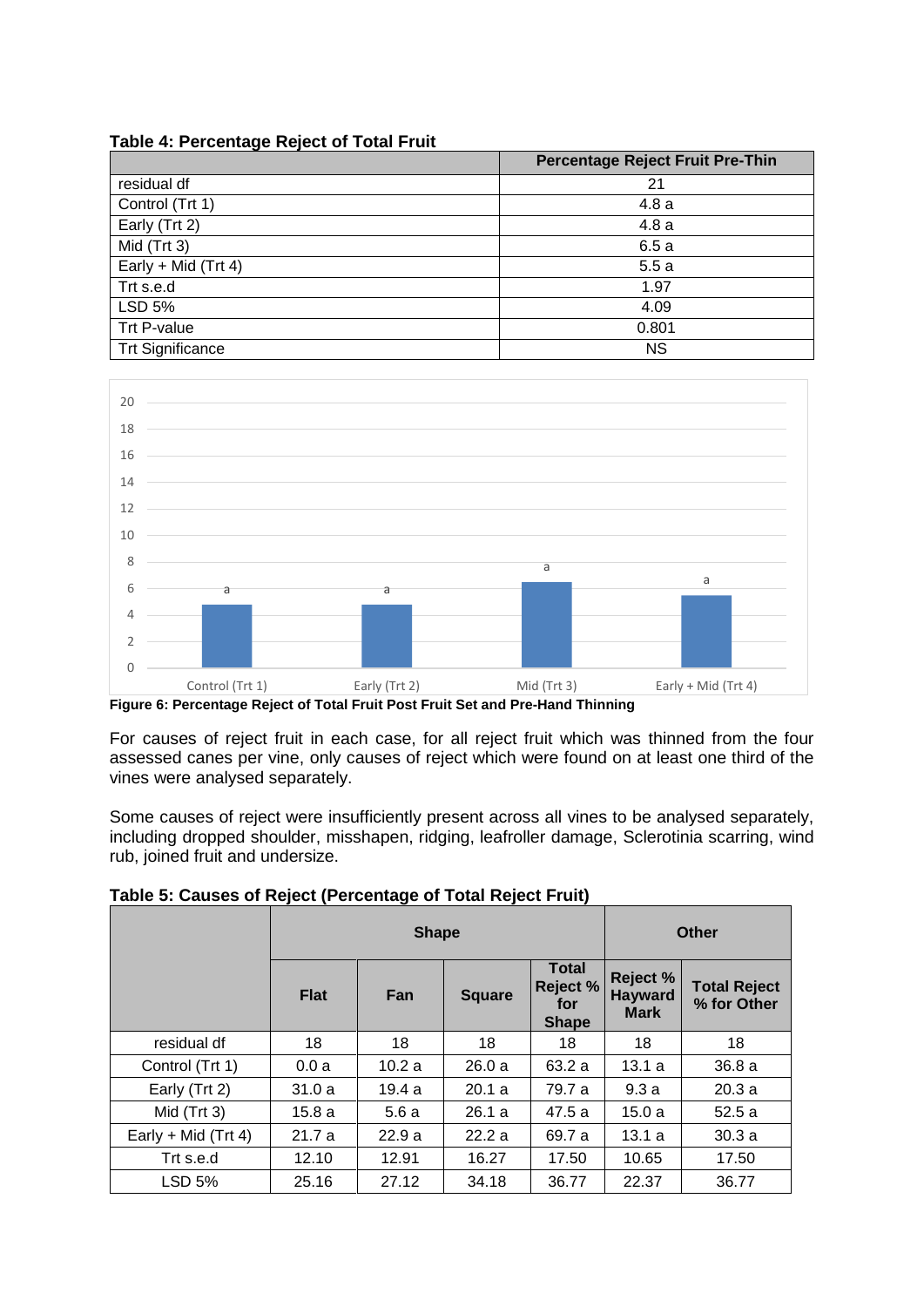| Trt P-value             | 0.088            | 0.529  | 0.977     | 0.341     | 0.959     | 0.341  |
|-------------------------|------------------|--------|-----------|-----------|-----------|--------|
| <b>Trt Significance</b> | NS.              | NS.    | <b>NS</b> | <b>NS</b> | <b>NS</b> | NS.    |
| No early application    | 7.2 <sub>b</sub> | 7.9 a  | 26.0a     | 55.4 a    | 14.1 a    | 44.6 a |
| Early application       | 26.3 a           | 21.1a  | 21.1a     | 74.7 a    | 11.2a     | 25.3a  |
| Early Trt sed           | 8.56             | 9.13   | 11.51     | 12.37     | 7.53      | 12.37  |
| Early Trt P-value       | 0.038            | 0.165  | 0.676     | 0.135     | 0.710     | 0.135  |
| Early Trt Sig.          | $\star$          | NS.    | <b>NS</b> | <b>NS</b> | <b>NS</b> | NS.    |
| No mid application      | 14.8 a           | 14.8 a | 23.0a     | 71.5 a    | 11.2 a    | 28.5 a |
| Mid application         | 18.7 a           | 14.3 a | 24.1 a    | 58.6 a    | 14.1 a    | 41.4 a |
| Mid Trt sed             | 8.56             | 9.13   | 11.51     | 12.37     | 7.53      | 12.37  |
| Mid Trt P-value         | 0.650            | 0.952  | 0.924     | 0.313     | 0.712     | 0.313  |
| Mid Trt Sig.            | NS.              | NS.    | <b>NS</b> | NS.       | <b>NS</b> | NS.    |
| Early x Mid P-value     | 0.137            | 0.663  | 0.932     | 0.821     | 0.900     | 0.821  |
| Early x Mid Sig.        | NS.              | NS.    | <b>NS</b> | <b>NS</b> | <b>NS</b> | NS.    |
| Trt 1 sem               | 0.78             | 8.92   | 12.58     | 13.46     | 8.80      | 13.46  |
| Trt 2 sem               | 10.17            | 9.36   | 13.91     | 11.35     | 5.04      | 11.35  |
| Trt 3 sem               | 7.63             | 4.15   | 13.55     | 13.86     | 9.04      | 13.86  |
| Trt 4 sem               | 10.60            | 8.66   | 13.44     | 11.68     | 7.71      | 11.68  |

Overall, within the reject fruit, a significantly higher percentage (26.3%) of early application fruit (treatments two and four) were rejected for being flat by comparison with no mid application (treatment one; 14.8%) or mid application (treatments three and four; 18.7%).

There were no other significant differences between treatments for cause of reject.

### **8.0 Discussion**

In 2016/17, the level of symptoms observed across all treatments was intermediate between 2014/15 (high levels of leaf spot frequency and severity) and 2015/16 (low levels of leaf spot frequency and severity).

Prior to the commencement of the trial in 2016/17, vines were observed for the presence of cankers and ooze. Very few symptoms were present, to provide a visible source of Psa inoculum within the trial site (0.2565ha including buffer zone), the orchard block (3.54ha) and within the orchard (9.95ha).

Despite the low visible level of inoculum prior to trial commencement, leaf spot symptoms were very evident by assessment in November 2016.

Spring 2016 was characterised by very frequent periods of rain and these were accompanied by wind.

From 20 September when there was some bud movement with slow growth rate to achieve bud break by 30 September, to 1 December 2016, there were fifteen separate infection events, occurring on thirty-four days of the seventy-two-day period.

There was severe infection risk on nine days, moderate infection risk on twenty-four days and light infection risk on one day, during the spring to summer period in 2016.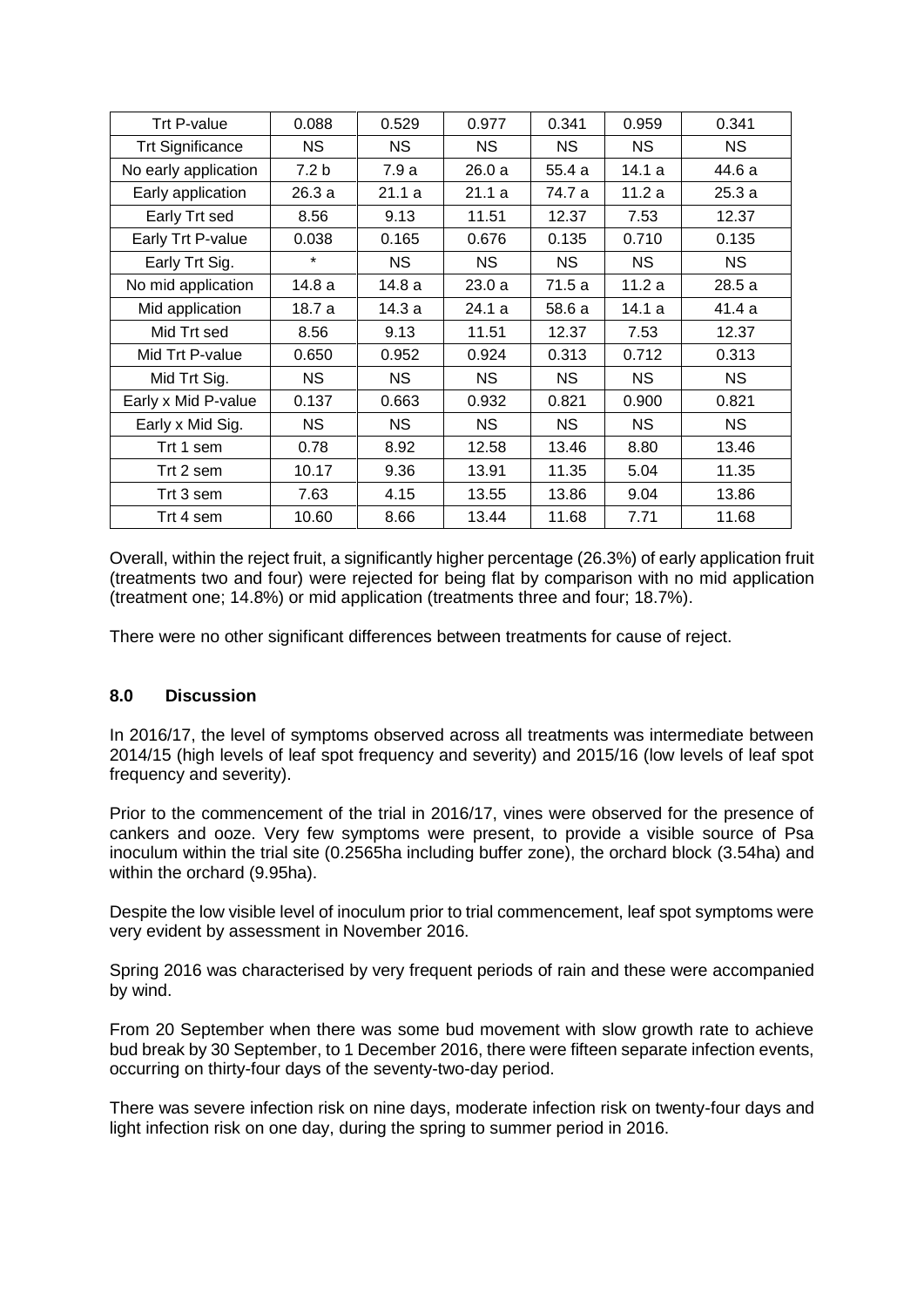The interval with no infection risk, between days when infection risk occurred from 20 September to 1 December 2016, was never more than four days and averaged 2.26 days.

The events are summarised in Appendix 4: Psa Risk Model and Spray Applications and show the high level of infection pressure that existed at the time of year when emerging buds and the developing leaves were very susceptible to Psa infection.

In considering that no other Psa products were applied on the trial area throughout this period, the results showed that Ambitious applications achieved good results on Psa leaf spot, both frequency and severity, as expressed by percentage of leaves with leaf spot symptoms and leafspot score.

It is possible that the timing of the early Ambitious applications for treatments two and four on 13 October 2016, was slightly too late to have a significant effect on the number of early growing leaves which became infected with leaf spot and the severity of leaf spot infections, given the severity and frequency of infection risk periods that occurred in the early part of the spring growing season in 2016.

The timing of the mid-season Ambitious application appeared to have a good effect on reducing the number of leaves with leafspot and the severity of leafspot which developed. While there was no significant difference between a single mid-season application and both the early and mid-season application, the trend was for an additive control effect for early plus mid timing, over mid-season alone.

It is therefore likely that application timing to obtain beneficial effects on Psa leafspot control could be less critical than was previously thought to be the case.

A single application is likely to give useful control of Psa leafspot when applied before the majority of the leaf canopy is developed and before infection periods occur, once there is a sufficient area of leaf canopy to respond to application.

Use of Ambitious during the period between bud break and flowering represents an important alternative tool to control Psa leaf spot disease.

The other spray control options all have drawbacks and risks as well as advantages. The 2016/17 trial results were obtained in the absence of any other Psa disease control products being applied in the period between bud break and flowering.

It is important to ensure growers have choice of options, including Ambitious, for effective Psa disease control in spring. Ambitious can play an important role in mid spring protection, allowing for a break from copper spray application or optimizing bactericide application timing to highest risk periods.

These results reinforce the findings of the previous two years trial results that a single application between bud break and flowering provides a further opportunity for growers to enhance control of the leaf symptoms of Psa disease, without the risk of consequential return season effects.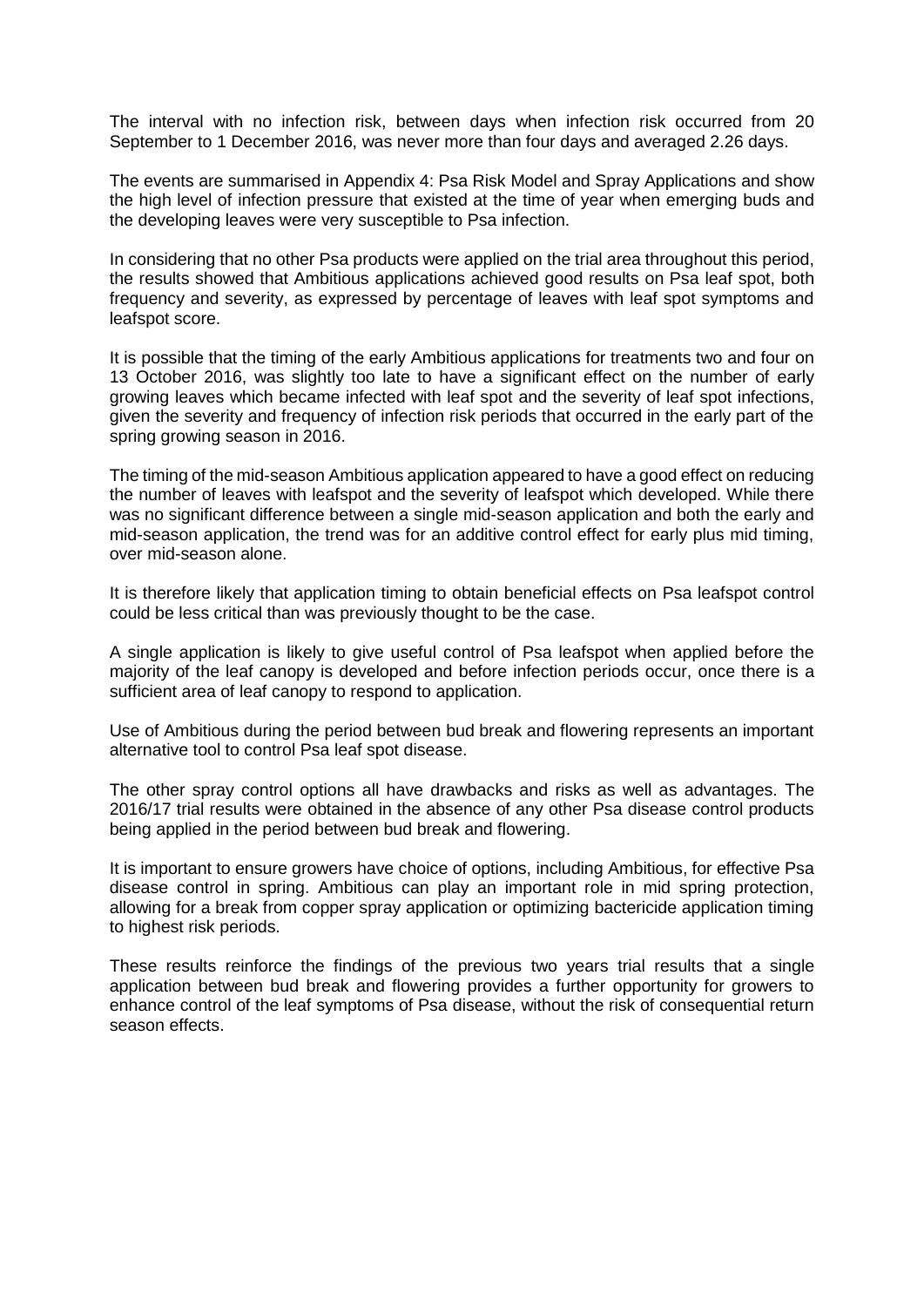## **9.0 Acknowledgements**

HortEvaluation Ltd would like to thank

- The grower, for hosting the trial
- Iain Latter, GroChem for trial design
- Catherine Cameron, AgResearch Ltd, for statistical analysis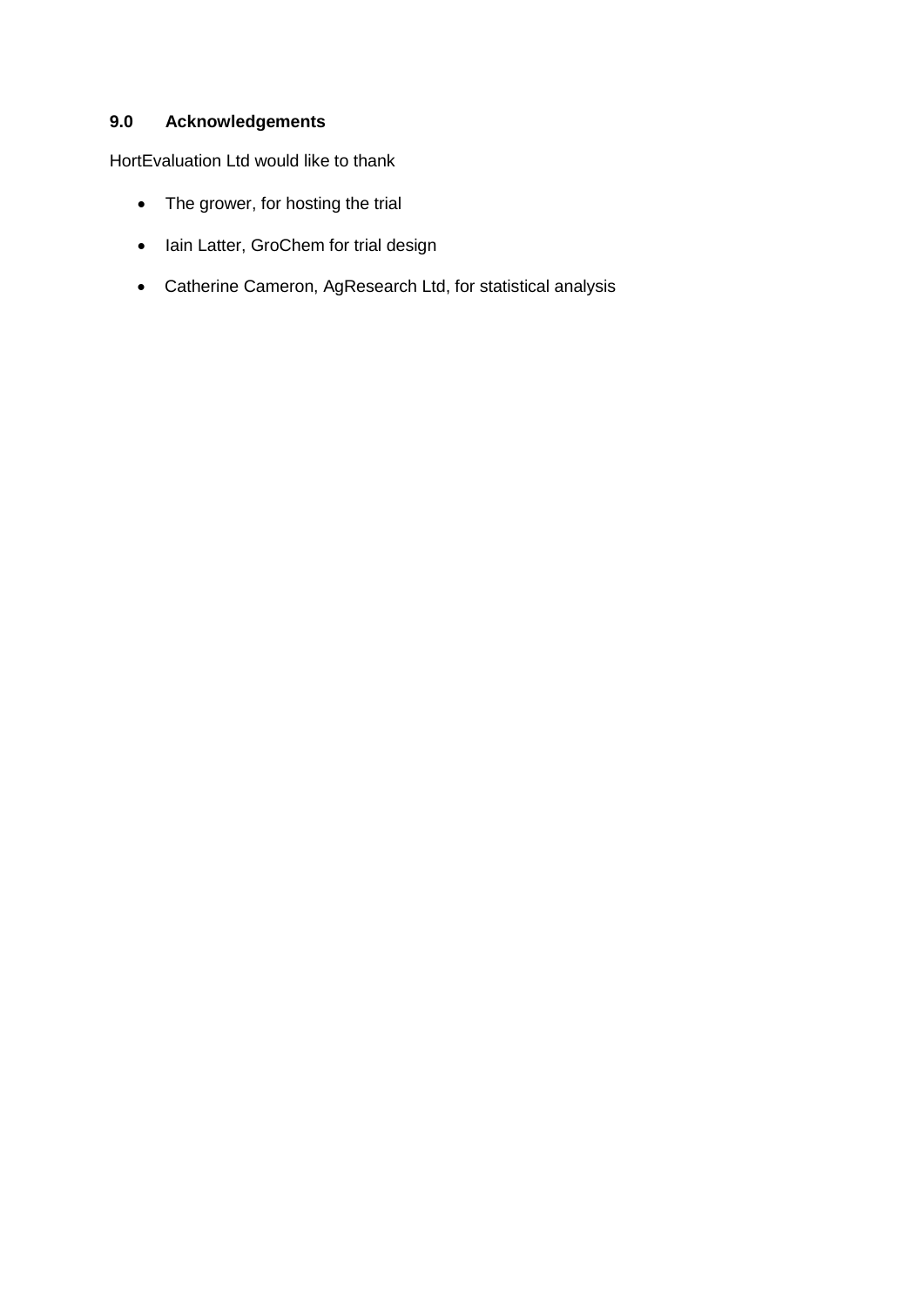**Appendix 1: Site Location**

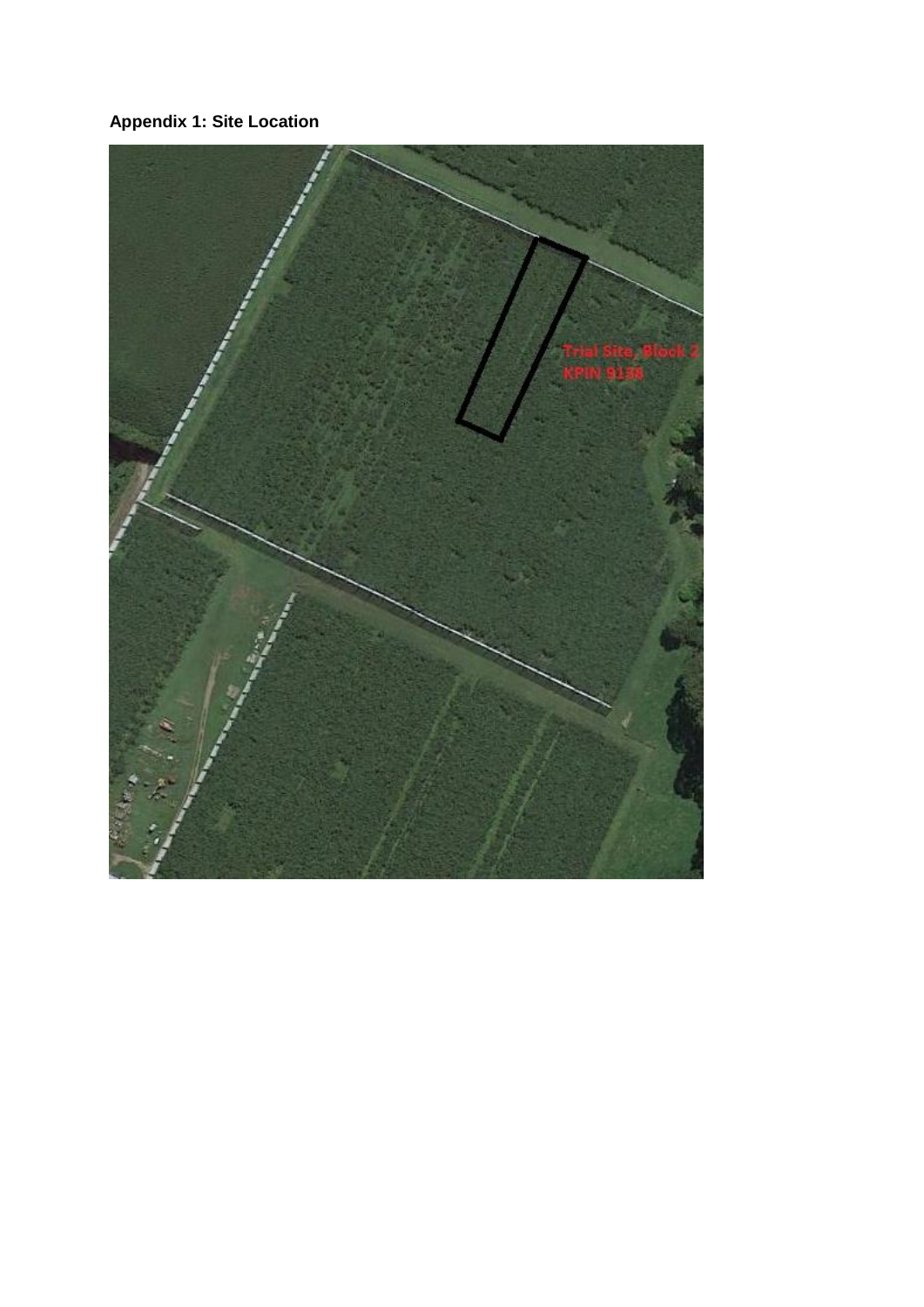## **Appendix 2: Trial Layout**

| Bay<br>20 etc<br>19<br>18<br>17<br>16<br>15<br>14<br>13<br>12<br>11 |    |    |    |    |             |    | 314<br>281       |    |    | 32 3<br>301                                                                                   |    |    |    |    |    |             |    |
|---------------------------------------------------------------------|----|----|----|----|-------------|----|------------------|----|----|-----------------------------------------------------------------------------------------------|----|----|----|----|----|-------------|----|
|                                                                     |    |    |    |    |             |    |                  |    |    |                                                                                               |    |    |    |    |    |             |    |
|                                                                     |    |    |    |    |             |    |                  |    |    |                                                                                               |    |    |    |    |    |             |    |
|                                                                     |    |    |    |    |             |    |                  |    |    |                                                                                               |    |    |    |    |    |             |    |
|                                                                     |    |    |    |    |             |    |                  |    |    |                                                                                               |    |    |    |    |    |             |    |
|                                                                     |    |    |    |    |             |    |                  |    |    |                                                                                               |    |    |    |    |    |             |    |
|                                                                     |    |    |    |    |             |    |                  |    |    | 29 <sup>2</sup>                                                                               |    |    |    |    |    |             |    |
|                                                                     |    |    |    |    |             |    |                  |    |    | 27 <sup>2</sup>                                                                               |    |    |    |    |    |             |    |
|                                                                     |    |    |    |    |             |    | 264              |    |    | 253                                                                                           |    |    |    |    |    |             |    |
|                                                                     |    |    |    |    |             |    | 244              |    |    | 231                                                                                           |    |    |    |    |    |             |    |
|                                                                     |    |    |    |    |             |    | 22 <sup>3</sup>  |    |    | 21 <sup>2</sup>                                                                               |    |    |    |    |    |             |    |
|                                                                     |    |    |    |    |             |    | 201              |    |    | 193                                                                                           |    |    |    |    |    |             |    |
| 10                                                                  |    |    |    |    |             |    | 184              |    |    |                                                                                               |    |    |    |    |    |             |    |
| 9                                                                   |    |    |    |    |             |    | 17 <sup>2</sup>  |    |    | 16 <sup>2</sup>                                                                               |    |    |    |    |    |             |    |
| 8                                                                   |    |    |    |    |             |    | 153              |    |    | 14 <sup>1</sup>                                                                               |    |    |    |    |    |             |    |
| 7                                                                   |    |    |    |    |             |    | $13\overline{4}$ |    |    | 12 <sup>2</sup>                                                                               |    |    |    |    |    |             |    |
| 6                                                                   |    |    |    |    |             |    | 101              |    |    | 114                                                                                           |    |    |    |    |    |             |    |
| 5                                                                   |    |    |    |    |             |    | 93               |    |    |                                                                                               |    |    |    |    |    |             |    |
| 4                                                                   |    |    |    |    |             |    | 8 <sup>2</sup>   |    |    | 71                                                                                            |    |    |    |    |    |             |    |
| 3                                                                   |    |    |    |    |             |    | 63               |    |    | 44                                                                                            |    |    |    |    |    |             |    |
| $\overline{2}$                                                      |    |    |    |    |             |    | 4 <sup>2</sup>   |    |    | 3 4                                                                                           |    |    |    |    |    |             |    |
| 1                                                                   |    |    |    |    |             |    | 23               |    |    | 11                                                                                            |    |    |    |    |    |             |    |
| Row                                                                 | 18 | 18 | 19 | 20 | 20          | 21 | 22               | 22 | 23 | 24                                                                                            | 24 | 25 | 26 | 26 | 27 | 28          | 28 |
|                                                                     | F  | F  | M  | F  | $\mathsf F$ | M  | F                | F  | M  | $\mathsf F$                                                                                   | F  | M  | F  | F  | M  | $\mathsf F$ | F  |
|                                                                     |    |    |    |    |             |    |                  |    |    |                                                                                               |    |    |    |    |    |             |    |
|                                                                     |    |    |    |    |             |    |                  |    |    | Buffer Zone marked with hanging yellow flag tape, both end every row; every 4th bay both side |    |    |    |    |    |             |    |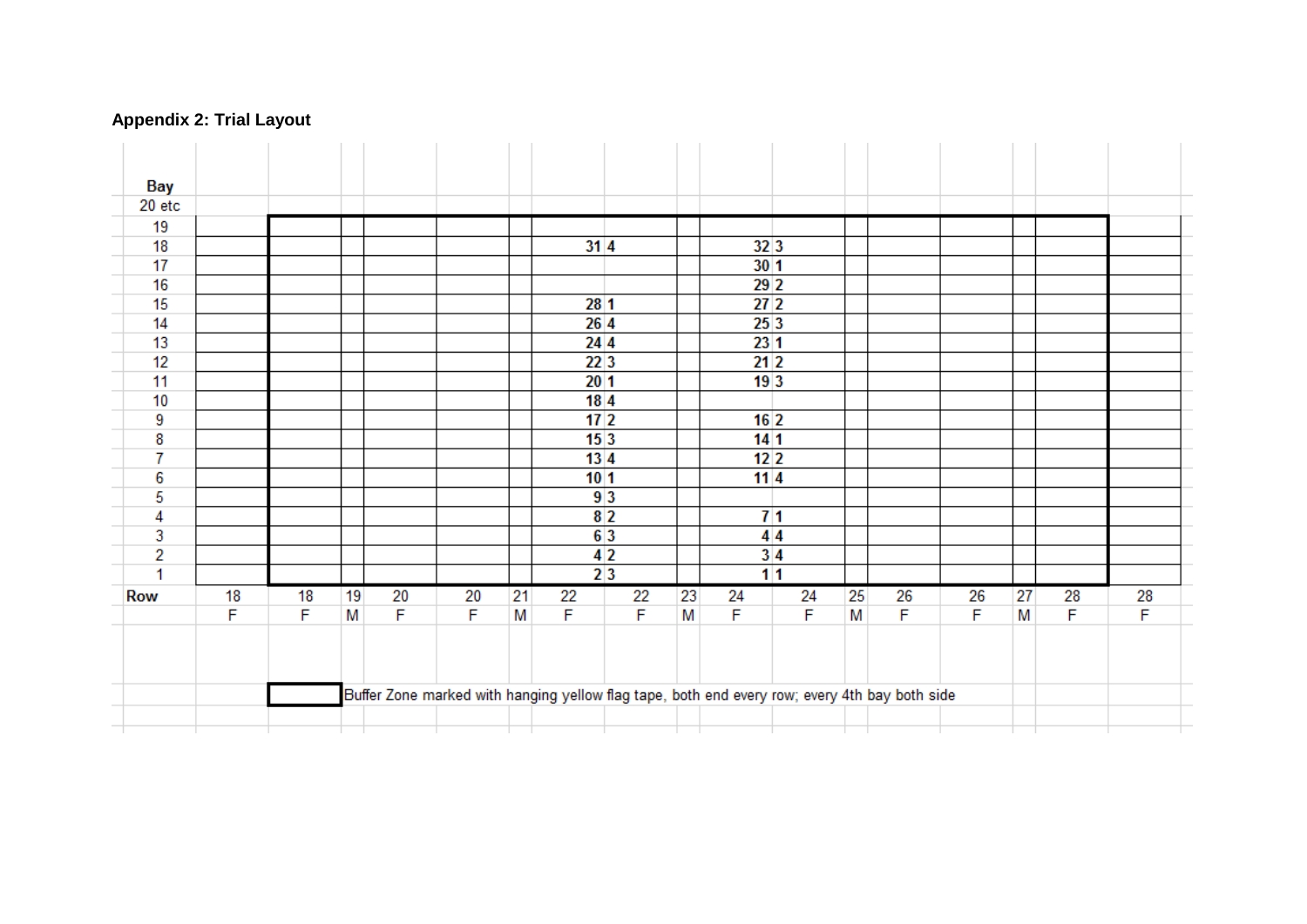## **Appendix 3: Grower Spray Programme**

#### **2016/2017**

|                                            | Spray Diary Home                |                                             |              |                               |                                     |                                                          |                      |
|--------------------------------------------|---------------------------------|---------------------------------------------|--------------|-------------------------------|-------------------------------------|----------------------------------------------------------|----------------------|
|                                            |                                 | Orchard Petails                             |              |                               |                                     |                                                          |                      |
| KPIN                                       |                                 | 9138                                        | $\checkmark$ |                               |                                     |                                                          |                      |
|                                            | Add Information o SpravDiarv    |                                             |              |                               |                                     |                                                          |                      |
| Add Spray Line                             |                                 | <b>Fruit Set</b>                            |              | Add Proposed Spray            |                                     | Soil Fert Register                                       | Cut out due to       |
|                                            |                                 |                                             |              |                               |                                     |                                                          | <b>Blocks</b>        |
|                                            |                                 |                                             |              |                               |                                     |                                                          |                      |
| <b>Justified Approval</b><br>All Varieties | <b>Spray Lines Applied</b><br>◡ | <b>Residue Test</b><br>All Growing Methoc V |              | Pest Monitoring<br>All Blocks | V All Product Types<br>$\checkmark$ | Psa Symptoms<br>2017                                     | Pollen<br>v          |
| <b>Spray Date</b>                          | Block                           | Variety GM                                  |              | Product                       | per<br>100L (g or<br>ml)            | Product rate Product rate<br>per<br>hectare (g or<br>ml) | <b>Justification</b> |
| 7/07/2016                                  | 2, 3, 1                         | HW                                          | СK           | Copper Sulphate               | 600                                 | 6030                                                     | Psa Management       |
| 8/08/2016                                  | 2, 3, 1                         | HW                                          | СК           | Cyan                          | 6000                                | 42211                                                    | Improved<br>Budbreak |
| 15/10/2016                                 | 2, 3, 1                         | HW                                          | СK           | Ambitious 10SL                | 50                                  | 352                                                      | Psa Management       |
| 1/11/2016                                  | 2, 3, 1                         | HW                                          | СK           | Movento 100 SC                | 50                                  | 503                                                      | Scale Control        |
| 6/01/2017                                  | 2, 3, 1                         | HW                                          | CK           | Dipel DF                      | 50                                  | 503                                                      | Leafroller Control   |

NB: Ambitious 10SL applied 15 October 2016, was not applied to the trial area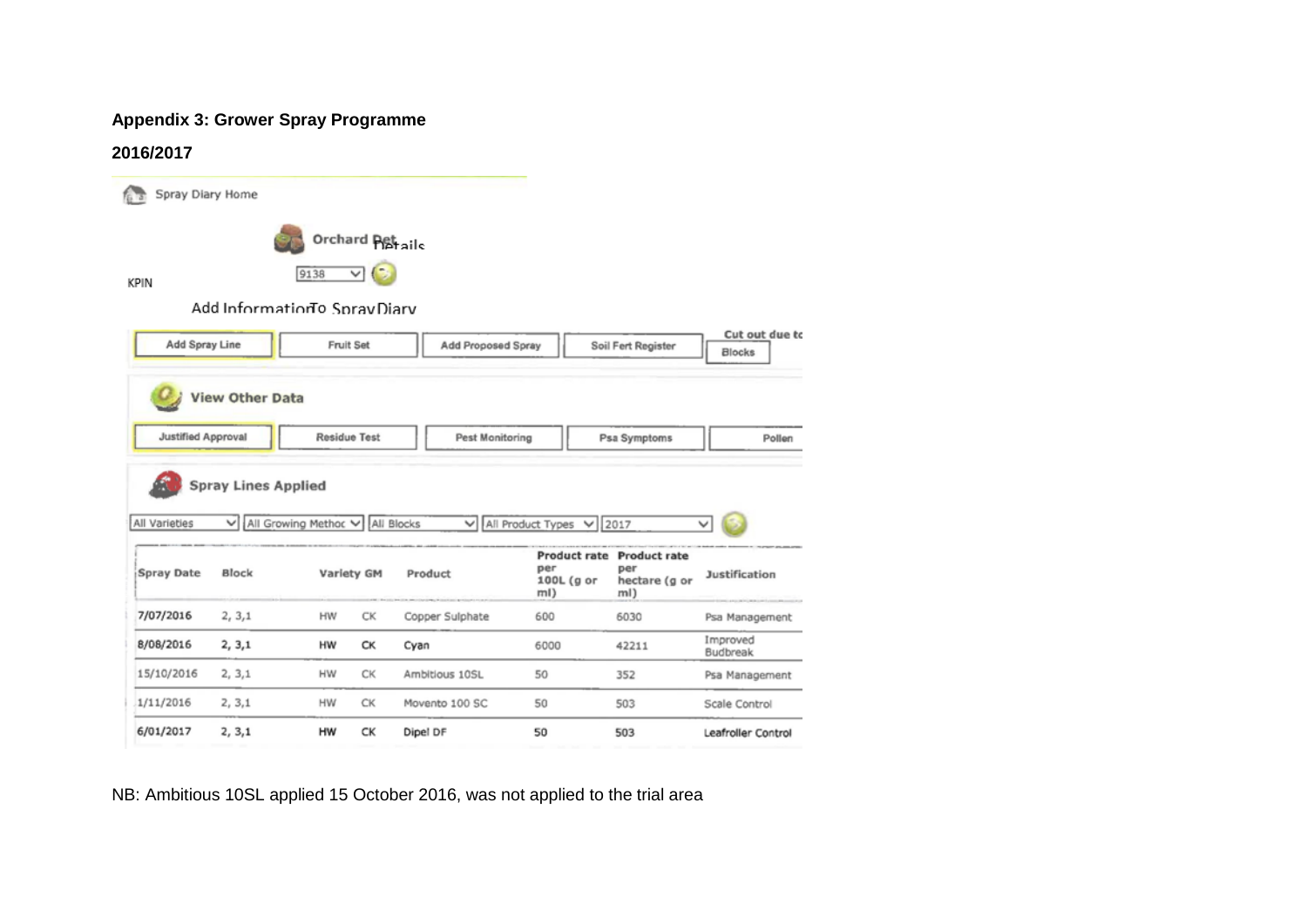## **Appendix 4: Psa Risk Model and Spray Applications**

### **Spring 2016**





**Tortplus** Designed & powered by MetWatch for use on the Kiwifruit Vine Health Inc website.